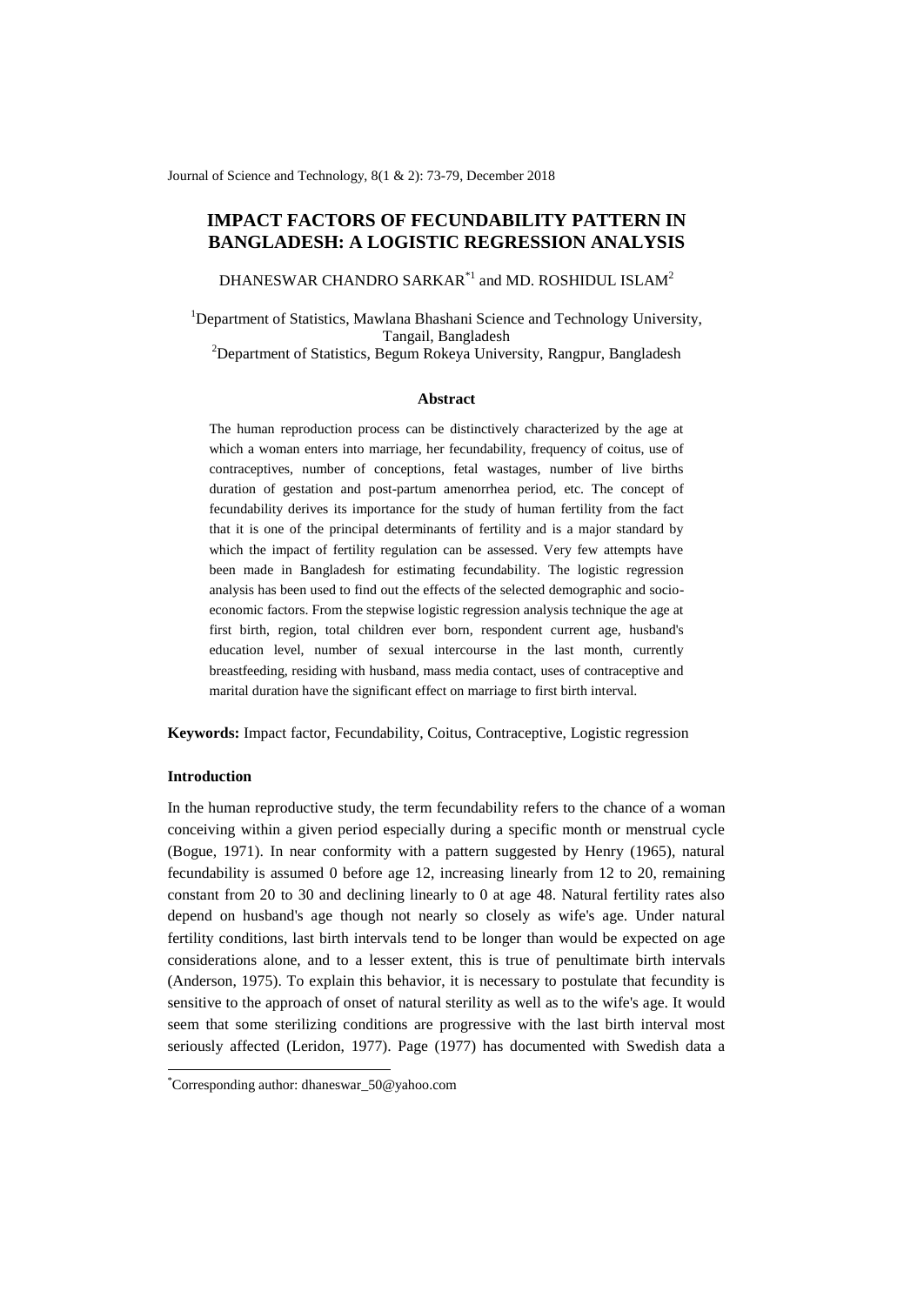secondary dependence of natural fertility on marriage duration. Further evidence is cited that coital frequency, the primary determinant of natural fecundability responsive to the interval from marriage as well as to ages of the spouses (Menken, 1979).

Marriage is the leading social and demographic indicator of the exposure of women to the risk of pregnancy. Marriage in Bangladesh marks the point in a woman's life when childbearing becomes socially acceptable. Age at first marriage has a major effect on childbearing because the risk of pregnancy depends primarily on the age at which women first marry. Women who marry early, on average, are more likely to have their first child at a young age and give birth to more children overall, contributing to higher fertility. The purpose of the present study is to estimate the mean conception delay, mean and corresponding variance of fecundability of the Bangladeshi women. This study attempts to evaluate the impact factor of fecundability and identify the factors affecting fecundability in Bangladesh based on national level Bangladesh Demographic and Health Survey (BDHS) 2011.

### **Materials and Methods**

In this study the Logistic regression model was performed to identify significant determinants of fecundability in Bangladesh. Logistic regression is used to model the relationship between a binary response variable and one or more predictor variables, which may be either discrete or continuous. The logistic regression model is a multivariate technique for estimating the probability that an event occurs. The model is now widely used to assess the influence of various socio-economic characteristics controlling for the effect of other variables on the likelihood of the occurrence of the event of interest. In a linear logistic regression model, the dependent variable is a dichotomous one, coded as 1 (event occurring) and 0 (event not occurring. All most applications, the dependent variable may be dichotomous one, and one or more explanatory variables are qualitative or measured in nominal or ordinal scales, and the assumption of normality is violated. To solve this problem, a very interesting and appropriate technique is the linear logistic regression method. Cox (1958) is the pioneer of the logistic regression model. Subsequently, this model was developed by Worker and Duncun (1967) and Cox (1970). More recently, Lee (1980) and Fox (1984) have further modified the Cox's model.

The dependent variable in logistic regressions is usually dichotomous, that is, the dependent variable can take the value 1 with a probability of success *θ*, or the value 0 with a probability of failure  $1 - \theta$ . The relationship between the predictor and response variables is not a linear function in logistic regression; here logit transformation of *θ* is given by:

$$
\hat{\theta} = \frac{e^{(\alpha + \beta 1X1 + \beta 2 X2 + \dots + \beta i Xi)}}{1 + e^{(\alpha + \beta 1X1 + \beta 2 X2 + \dots + \beta iXi)}}
$$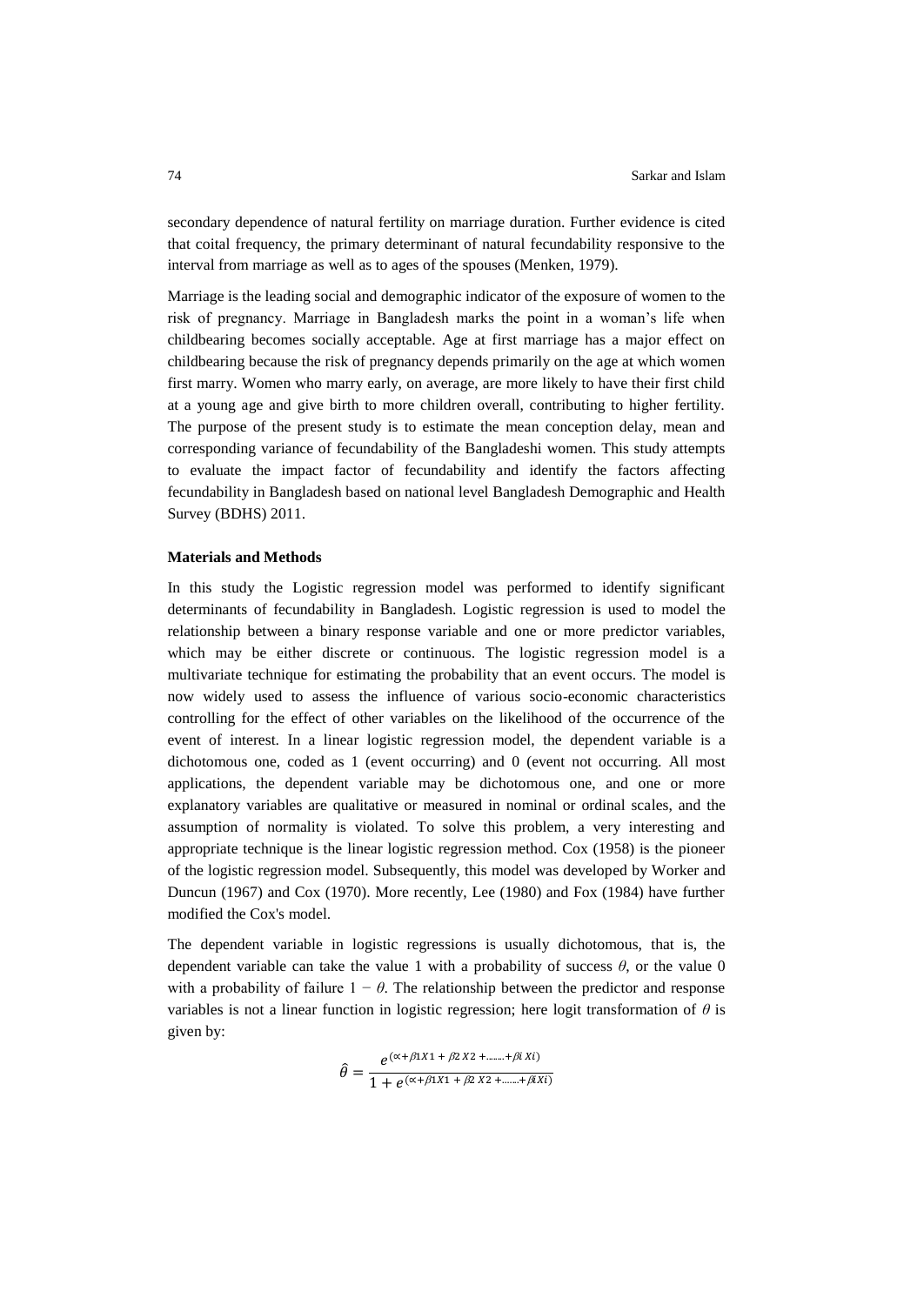Impact Factors of Fecundability Pattern in Bangladesh 75

where,  $\alpha$  = the constant of the equation and  $\beta$  = the coefficient of the predictor variables.

An alternative form of the logistic regression equation is:

$$
Y = Logit \{ \theta(X) \} = Log \{ \frac{\theta(X)}{1 - \theta(X)} \}
$$
  
=  $\alpha + \beta 1X1 + \beta 2X2 + \dots + \beta i Xi$ 

Where *Y* is the dependent variable assigning 1 if respondent's marriage to first birth interval is greater than a particular value (cut off point) and 0 if less than or equal to that value . In this analysis, the median interval from marriage to first birth, which is 22 months was taken as the cutoff point.

For test, the significance of the coefficients the present study used the wald's test statistics. To test the hypothesis  $H_0: \beta_i = 0$  vs.  $H_1: \beta_i \neq 0$ , the wald's test statistics is given by;

$$
W = \frac{\hat{\beta}_i}{SE(\hat{\beta}_i)} \sim N(0, 1)
$$

$$
W = \frac{\hat{\beta}_i^2}{[SE(\hat{\beta}_i)]^2} \sim \chi_1^2 \text{ under } \lambda
$$

Or equivalently,

where 
$$
SE(\hat{\beta}_i)
$$
 can be obtained from the inverse of the observed information matrix. i.e.,  $Var(\hat{\beta}) = [I(\hat{\beta})]^{-1}$ .

#### **Results and Discussion**

As marriage to first birth interval is categorized as a dichotomous numeric variable, this study makes an attempt to find out the significant factors affecting on fecundability through a binary logistic regression model. The results of the logistic regression analysis are presented in Table 1. The estimate of the logistic regression coefficient  $(\beta)$ , S.E, Wald test, p-value, odds ratio are calculated for each of the categorical variables. According to the fitted model, there are eleven variables appear as the significant predictors in case of marriage to the first birth interval. The variables age at first birth, region, total children ever born, respondent current age, husband's education level, number of sexual intercourse in the last month, currently breastfeeding, residing with husband, mass media contact, use of contraceptive and marital duration have the significant effect on marriage to the first birth interval. On the other hand, husband's age, Body mass index, residence, respondent education level, spousal age difference, and respondent work status have an insignificant effect on marriage to the first birth interval.

Age of women at first birth has appeared as a significant factor affecting marriage to first birth interval positively. The odds ratios of age at first birth are 5.462 and 33.319 with 95% confidence interval which indicates that marriage to first birth interval will be 5.462 and 33.319 times higher for those respondents whose age group 17-20 years and 21 years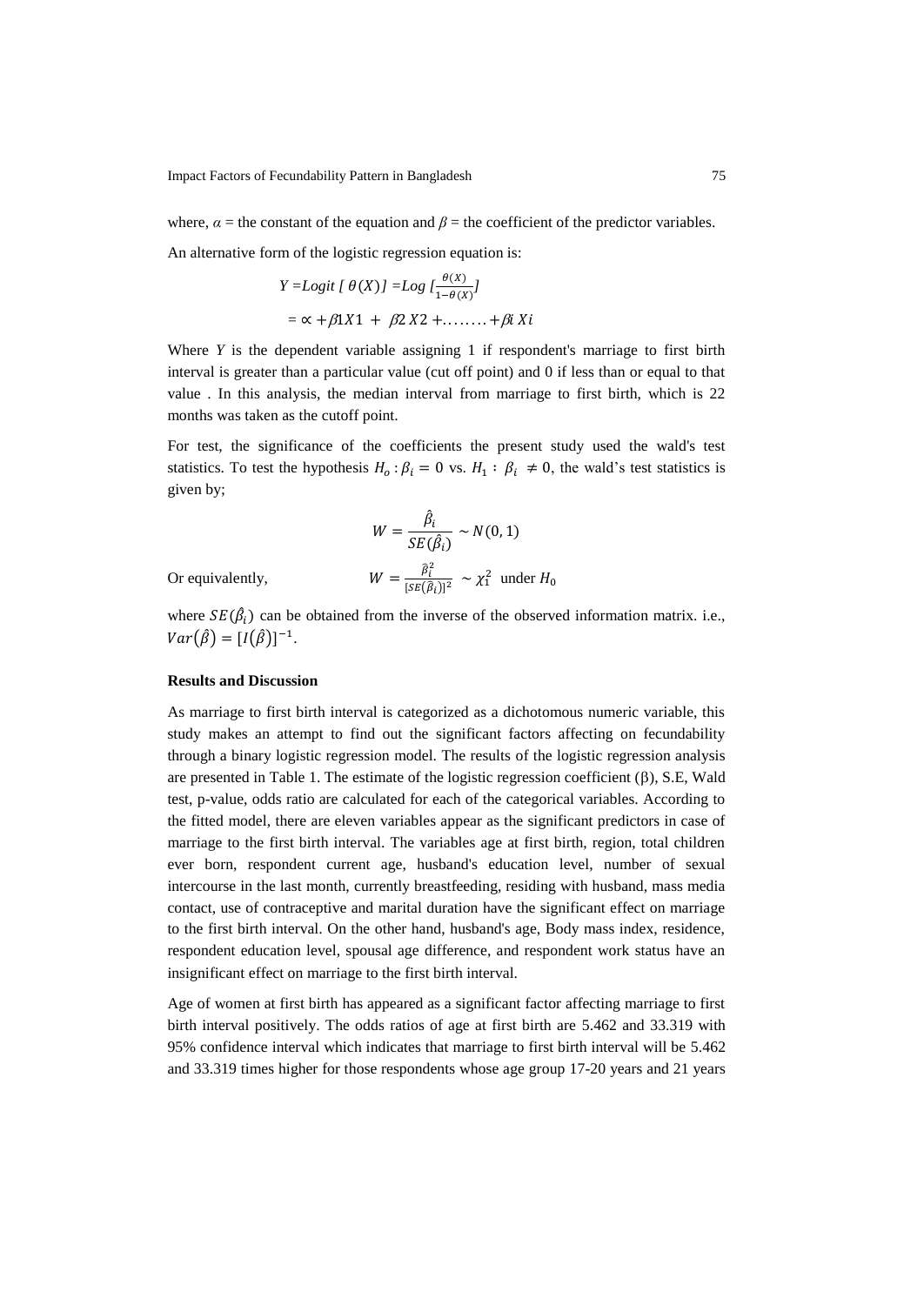& above than those respondents whose age group 11-16 years (reference category). The region has appeared as a significant factor affecting marriage to first birth interval negatively. The odds ratios of region are 0.510, 0.740, 0.817, 0.821, 0.809 and 0.366 respectively with 95% confidence interval. It indicates that marriage to first birth interval will be 0.510, 0.740, 0.817, 0.821, 0.809 and 0.366 times lower for those respondents who live in Chittagong, Dhaka, Khulna, Rajshahi, Rangpur and Sylhet divisions than who lives in Barisal division.

Total children ever born are found to have a highly significant influence on affecting marriage to first birth interval negatively. The odds ratios of the total child ever born are 0.738 and 0.620, with 95% confidence interval. It indicates that marriage to first birth interval will be 0.738 and 0.620 times lower for those respondents who have 3-4 children and 5 & more children ever born than who have 1-2 children ever born. More interesting that the respondent's current age is the negative and most significant factor affecting marriage to the first birth interval but respondent age group 40 year & above are not significant. From Table 3.2, the odds ratios of the respondent's current age are 0.746 and 0.705 respectively with a 95% confidence interval. It indicates that marriage to first birth interval will be 0.746 and 0.705 times lower for those respondents whose age group 21-29 years and 30-39 years than those respondents whose age group  $\leq 20$  years (reference category).

Husband's education level has also come out as a most significant factor affecting marriage to first birth interval negatively, but higher education level is not significant at all. The odds ratios of husband's education level are 0.887 and 0.851 with 95% confidence interval, which indicates that marriage to first birth interval is 0.887 and 0.851 times lower for those women whose husband have primary and secondary education than those women whose husband are illiterate. The number of sexual intercourse in the last month has appeared as a significant factor affecting marriage to first birth interval negatively. The odds ratios of the number of sexual intercourse in the last month are 0.265 and 0.047 with a 95% confidence interval. It indicates that marriage to first birth interval will be 00.265 and 0.047 times lower for those respondents whose number of sexual intercourse in the last month has 6-10 times and 11times & more, than less than 5 times (reference category). Currently breastfeeding is also an important factor affecting marriage to first birth interval negatively. The odds ratio of currently breastfeeding is 0.778 with 95% confidence interval, which indicates that marriage to first birth interval will be 0.778 times lower for those respondents who are currently breastfeeding than who are not.

Residing with husband has also come out as a most significant factor affecting marriage to the first birth interval. The odds ratio of residing with husband is 2.656 with 95% confidence interval, which indicates that marriage to first birth interval will be 2.656 times higher for those respondents who are currently residing elsewhere than those who residing with husband. Mass media contact has appeared as a significant factor affecting marriage to the first birth interval.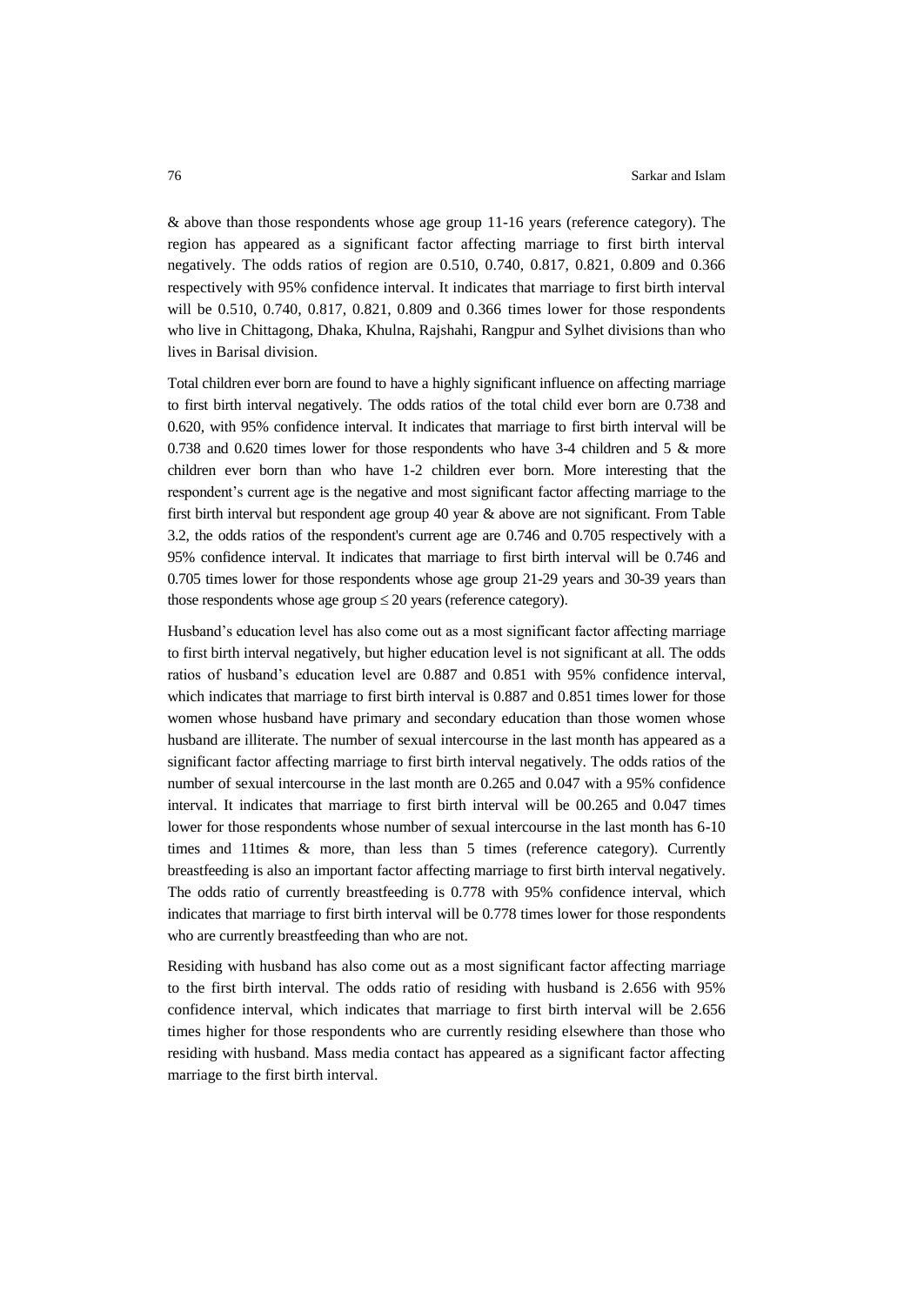## Impact Factors of Fecundability Pattern in Bangladesh 77

| Variable                                    | $\beta$  | S.E.  | Wald<br>test | d.f.         | p-value | Odds<br>ratio<br>(OR) | 95% C.I.<br>for OR |                          |
|---------------------------------------------|----------|-------|--------------|--------------|---------|-----------------------|--------------------|--------------------------|
|                                             |          |       |              |              |         |                       | Lower              | Upper                    |
| Age at $1st$ birth                          |          |       |              |              |         |                       |                    |                          |
| $11-16$ (ref)                               |          |       | 1.793        | 2            | 0.000   | 1.000                 |                    |                          |
| 17-20                                       | 1.698    | 0.049 | 1.186        | 1            | 0.000   | 5.462                 | 4.959              | 6.017                    |
| $\geq$ 21                                   | 3.506    | 0.093 | 1.422        | $\mathbf{1}$ | 0.000   | 33.319                | 27.769             | 39.979                   |
| Region                                      |          |       |              |              |         |                       |                    |                          |
| Barisal (ref)                               |          |       | 198.731      | 6            | 0.000   | 1.000                 |                    | $\blacksquare$           |
| Chittagong                                  | $-0.674$ | 0.078 | 75.230       | $\mathbf{1}$ | 0.000   | 0.510                 | 0.438              | 0.594                    |
| Dhaka                                       | $-0.301$ | 0.076 | 15.576       | $\mathbf{1}$ | 0.000   | 0.740                 | 0.637              | 0.859                    |
| Khulna                                      | $-0.202$ | 0.078 | 6.730        | $\mathbf{1}$ | 0.009   | 0.817                 | 0.702              | 0.952                    |
| Rajshahi                                    | $-0.197$ | 0.079 | 6.282        | $\mathbf{1}$ | 0.012   | 0.821                 | 0.704              | 0.958                    |
| Rangpur                                     | $-0.211$ | 0.078 | 7.256        | $\mathbf{1}$ | 0.007   | 0.809                 | 0.694              | 0.944                    |
| Sylhet                                      | $-1.004$ | 0.086 | 135.348      | $\mathbf{1}$ | 0.000   | 0.366                 | 0.309              | 0.434                    |
| Husband's age                               |          |       |              |              |         |                       |                    |                          |
| $\leq$ 25 (ref)                             |          |       | 3.765        | 3            | 0.288   | 1.000                 |                    |                          |
| 26-34                                       | $-0.028$ | 0.109 | 0.065        | 1            | 0.798   | 0.973                 | 0.786              | 1.204                    |
| 35-43                                       | $-0.139$ | 0.130 | 1.140        | $\mathbf{1}$ | 0.286   | 0.870                 | 0.674              | 1.123                    |
| $\geq$ 44                                   | $-0.231$ | 0.157 | 2.178        | $\mathbf{1}$ | 0.140   | 0.794                 | 0.584              | 1.079                    |
| Total children ever born                    |          |       |              |              |         |                       |                    |                          |
| $1-2$ (ref)                                 |          |       | 45.542       | $\sqrt{2}$   | 0.000   | 1.000                 |                    | $\overline{a}$           |
| $3 - 4$                                     | $-0.304$ | 0.054 | 31.314       | $\mathbf{1}$ | 0.000   | 0.738                 | 0.664              | 0.821                    |
| $\geq$ 5                                    | $-0.477$ | 0.076 | 39.016       | $\mathbf{1}$ | 0.000   | 0.620                 | 0.534              | 0.721                    |
| Respondent current age                      |          |       |              |              |         |                       |                    |                          |
| $\leq$ 20 (ref)                             |          |       | 18.292       | 3            | 0.000   | 1.000                 |                    | $\overline{\phantom{a}}$ |
| 21-29                                       | $-0.293$ | 0.094 | 9.793        | $\mathbf{1}$ | 0.002   | 0.746                 | 0.621              | 0.896                    |
| 30-39                                       | $-0.349$ | 0.123 | 8.073        | $\mathbf{1}$ | 0.004   | 0.705                 | 0.554              | 0.897                    |
| $\geq 40$                                   | $-0.161$ | 0.145 | 1.236        | 1            | 0.266   | 0.851                 | 0.641              | 1.131                    |
| Husband's education level                   |          |       |              |              |         |                       |                    |                          |
| No education (ref)                          |          |       | 9.764        | 3            | 0.021   | 1.000                 |                    |                          |
| Primary                                     | $-0.120$ | 0.055 | 4.825        | 1            | 0.028   | 0.887                 | 0.797              | 0.987                    |
| Secondary                                   | $-0.161$ | 0.061 | 7.035        | $\mathbf{1}$ | 0.008   | 0.851                 | 0.755              | 0.959                    |
| Higher                                      | $-0.035$ | 0.087 | 0.164        | $\mathbf{1}$ | 0.685   | 0.966                 | 0.815              | 1.144                    |
| No. of sexual intercourse in the last month |          |       |              |              |         |                       |                    |                          |
| $\leq$ 5 (ref)                              |          |       | 687.449      | $\sqrt{2}$   | 0.000   | 1.000                 | ÷,                 | ä,                       |
| $6 - 10$                                    | $-1.329$ | 0.080 | 277.513      | $\mathbf{1}$ | 0.000   | 0.265                 | 0.226              | 0.309                    |
| $\geq 11$                                   | $-3.052$ | 0.117 | 682.951      | $\mathbf{1}$ | 0.000   | 0.047                 | 0.038              | 0.059                    |

**Table 1.** Results of logistic regression analysis for the simultaneous effects of all factors in the model of marriage to the first birth interval in Bangladesh.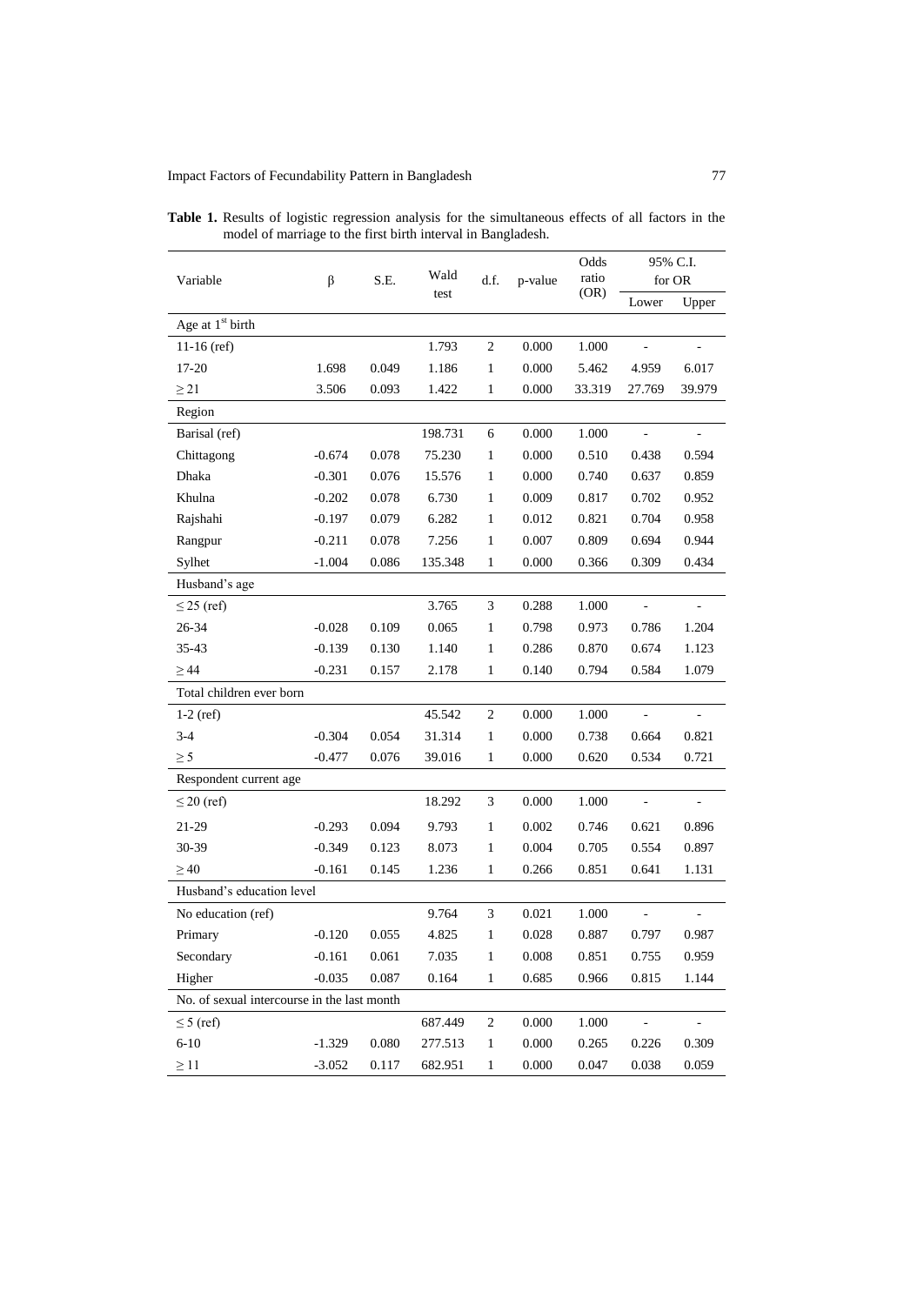| Currently breastfeeding    |          |       |         |                |       |       |                          |       |  |
|----------------------------|----------|-------|---------|----------------|-------|-------|--------------------------|-------|--|
| $No$ (ref)                 |          |       | 54.215  | 1              | 0.000 | 1.000 |                          | ÷,    |  |
| Yes                        | $-0.251$ | 0.045 | 31.416  | 1              | 0.000 | 0.778 | 0.713                    | 0.850 |  |
| Residing with husband      |          |       |         |                |       |       |                          |       |  |
| Living with her (ref)      | 0.977    | 0.071 | 214.456 | $\mathbf{1}$   | 0.000 | 1.000 |                          |       |  |
| Living elsewhere           |          |       | 187.802 |                | 0.000 | 2.656 | 2.310                    | 3.054 |  |
| Marital duration           |          |       |         |                |       |       |                          |       |  |
| $\leq$ 9 (ref)             |          |       | 253.858 | 3              | 0.000 | 1.000 | L.                       |       |  |
| $10-19$                    | 0.871    | 0.072 | 145.648 | 1              | 0.000 | 2.390 | 2.075                    | 2.753 |  |
| $20 - 29$                  | 1.477    | 0.098 | 226.782 | 1              | 0.000 | 4.380 | 3.614                    | 5.308 |  |
| > 30                       | 1.424    | 0.096 | 221.948 | $\mathbf{1}$   | 0.000 | 4.153 | 3.444                    | 5.009 |  |
| Residence                  |          |       |         |                |       |       |                          |       |  |
| Urban (ref)                |          |       |         |                |       | 1.000 |                          |       |  |
| Rural                      | 0.036    | 0.045 | 0.619   | 1              | 0.431 | 1.036 | 0.948                    | 1.133 |  |
| Respondent education level |          |       |         |                |       |       |                          |       |  |
| No education (ref)         |          |       | 2.238   | 3              | 0.525 | 1.000 | $\overline{\phantom{a}}$ |       |  |
| Primary                    | $-0.073$ | 0.056 | 1.704   | 1              | 0.192 | 0.930 | 0.834                    | 1.037 |  |
| Secondary                  | $-0.084$ | 0.067 | 1.592   | 1              | 0.207 | 0.919 | 0.807                    | 1.048 |  |
| Higher                     | $-0.042$ | 0.115 | 0.134   | 1              | 0.715 | 0.959 | 0.765                    | 1.202 |  |
| Spousal age difference     |          |       |         |                |       |       |                          |       |  |
| $\leq$ 4 (ref)             | 0.107    | 0.061 | 3.666   | $\overline{2}$ | 0.160 | 1.000 | $\sim$                   |       |  |
| $5 - 10$                   | 0.059    | 0.077 | 3.011   | 1              | 0.083 | 1.112 | 0.986                    | 1.225 |  |
| $\geq$ 11                  |          |       | 0.579   | 1              | 0.447 | 1.060 | 0.912                    | 1.223 |  |
| Respondent work status     |          |       |         |                |       |       |                          |       |  |
| Not working (ref)          | $-0.012$ | 0.061 | 0.037   | 1              | 0.848 | 1.000 |                          |       |  |
| Working                    |          |       |         |                |       | 0.988 | 0.876                    | 1.115 |  |
| Constant                   | $-1.115$ | 0.137 | 65.963  | $\mathbf{1}$   | 0.000 | 0.328 |                          |       |  |

The odds ratio of mass media contact is 3.494 with 95% confidence interval, which indicates that marriage to first birth interval will be 2.656 times higher for those respondents who are used mass media contact than those who are not used mass media contact. Use of contraceptive is also an important factor affecting marriage to first birth interval negatively. The odds ratio of use of contraceptive is 0.899 with 95% confidence interval (0.826, 0.978), which indicates that marriage to first birth interval will be 0.899 times lower for those respondents those are using contraceptive than those are not using contraceptive. It appears that the respondent's marital duration is the most significant factor affecting marriage to the first birth interval. From Table 1, the odds ratios of marital duration are 2.390, 4.380, and 4.153 with a 95% confidence interval. It indicates that marriage to first birth interval will be 2.390, 4.380 and 4.153 times higher for those respondents whose marital duration 10-19, 20-29 and 30 & more, than those respondents whose marital duration  $\leq 9$  (reference category).